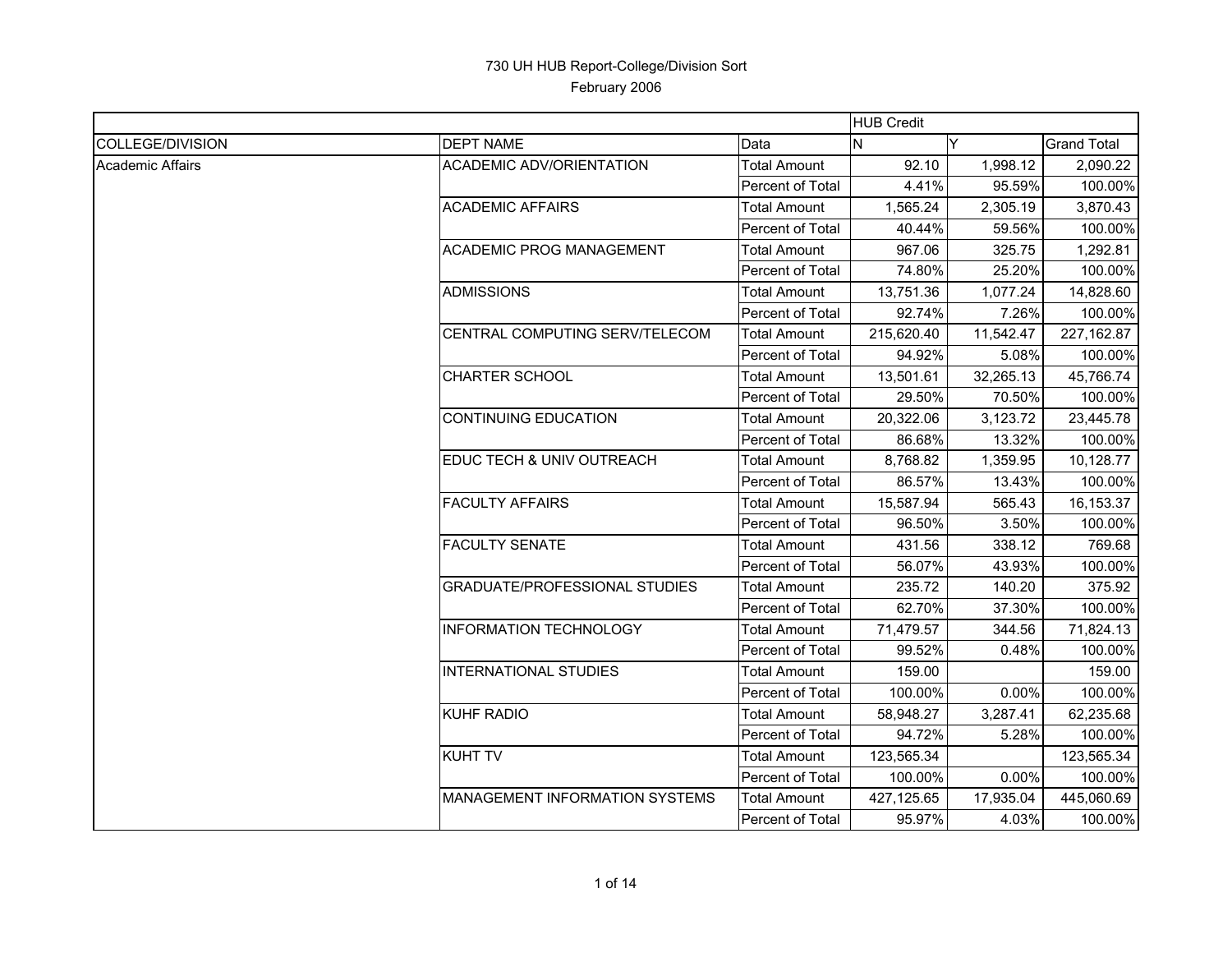| <b>COLLEGE/DIVISION</b>           | <b>DEPT NAME</b>                    | Data                    | N            | Y          | <b>Grand Total</b> |
|-----------------------------------|-------------------------------------|-------------------------|--------------|------------|--------------------|
| Academic Affairs                  | POLICY AND PLANNING ANALYSIS        | <b>Total Amount</b>     | 6,042.53     | 130.60     | 6,173.13           |
|                                   |                                     | Percent of Total        | 97.88%       | 2.12%      | 100.00%            |
|                                   | REGISTRATION AND ACADEMIC RECO      | <b>Total Amount</b>     | 10,858.91    | 1,427.33   | 12,286.24          |
|                                   |                                     | Percent of Total        | 88.38%       | 11.62%     | 100.00%            |
|                                   | <b>SCHOLARS COMMUNITY</b>           | <b>Total Amount</b>     | 480.91       | 765.77     | 1,246.68           |
|                                   |                                     | Percent of Total        | 38.58%       | 61.42%     | 100.00%            |
|                                   | SCHOLARSHIPS (SPECIAL)              | <b>Total Amount</b>     | 1,665.89     |            | 1,665.89           |
|                                   |                                     | <b>Percent of Total</b> | 100.00%      | $0.00\%$   | 100.00%            |
|                                   | SCHOLARSHIPS AND FINANCIAL AID      | Total Amount            | 5,249.66     | 71.17      | 5,320.83           |
|                                   |                                     | Percent of Total        | 98.66%       | 1.34%      | 100.00%            |
|                                   | SECURITY AND DISASTER RECOVERY      | <b>Total Amount</b>     | 382.35       |            | 382.35             |
|                                   |                                     | <b>Percent of Total</b> | 100.00%      | 0.00%      | 100.00%            |
|                                   | TECHNOLOGY SUPPORT SERVICES         | <b>Total Amount</b>     | 51,759.01    | 111,154.96 | 162,913.97         |
|                                   |                                     | Percent of Total        | 31.77%       | 68.23%     | 100.00%            |
|                                   | UNDERGRADUATE STUDIES               | <b>Total Amount</b>     | 153.10       |            | 153.10             |
|                                   |                                     | Percent of Total        | 100.00%      | $0.00\%$   | 100.00%            |
| Academic Affairs Total Amount     |                                     |                         | 1,048,714.06 | 190,158.16 | 1,238,872.22       |
| Academic Affairs Percent of Total |                                     |                         | 84.65%       | 15.35%     | 100.00%            |
| <b>Administration and Finance</b> | <b>ADMIN - FINANCIAL SVCS</b>       | <b>Total Amount</b>     | 5,362.12     | 1,739.49   | 7,101.61           |
|                                   |                                     | Percent of Total        | 75.51%       | 24.49%     | 100.00%            |
|                                   | <b>ADMINISTRATION &amp; FINANCE</b> | <b>Total Amount</b>     | 4,439.10     | 1,582.25   | 6,021.35           |
|                                   |                                     | Percent of Total        | 73.72%       | 26.28%     | 100.00%            |
|                                   | AVCIAVP-ADMINISTRATION              | <b>Total Amount</b>     | 36,242.41    |            | 36,242.41          |
|                                   |                                     | Percent of Total        | 100.00%      | 0.00%      | 100.00%            |
|                                   | <b>BUDGET</b>                       | <b>Total Amount</b>     | 90.00        |            | 90.00              |
|                                   |                                     | <b>Percent of Total</b> | 100.00%      | $0.00\%$   | 100.00%            |
|                                   | <b>BUSINESS SERVICES</b>            | <b>Total Amount</b>     | 3,959.80     |            | 3,959.80           |
|                                   |                                     | Percent of Total        | 100.00%      | 0.00%      | 100.00%            |
|                                   | ENVIRONMENTAL HEALTH RISK MGMT      | <b>Total Amount</b>     | 19,965.26    | 6,920.56   | 26,885.82          |
|                                   |                                     | <b>Percent of Total</b> | 74.26%       | 25.74%     | 100.00%            |
|                                   | <b>FACILITIES &amp; PLANNING</b>    | <b>Total Amount</b>     | 1,623,108.47 | 394,924.92 | 2,018,033.39       |
|                                   |                                     | Percent of Total        | 80.43%       | 19.57%     | 100.00%            |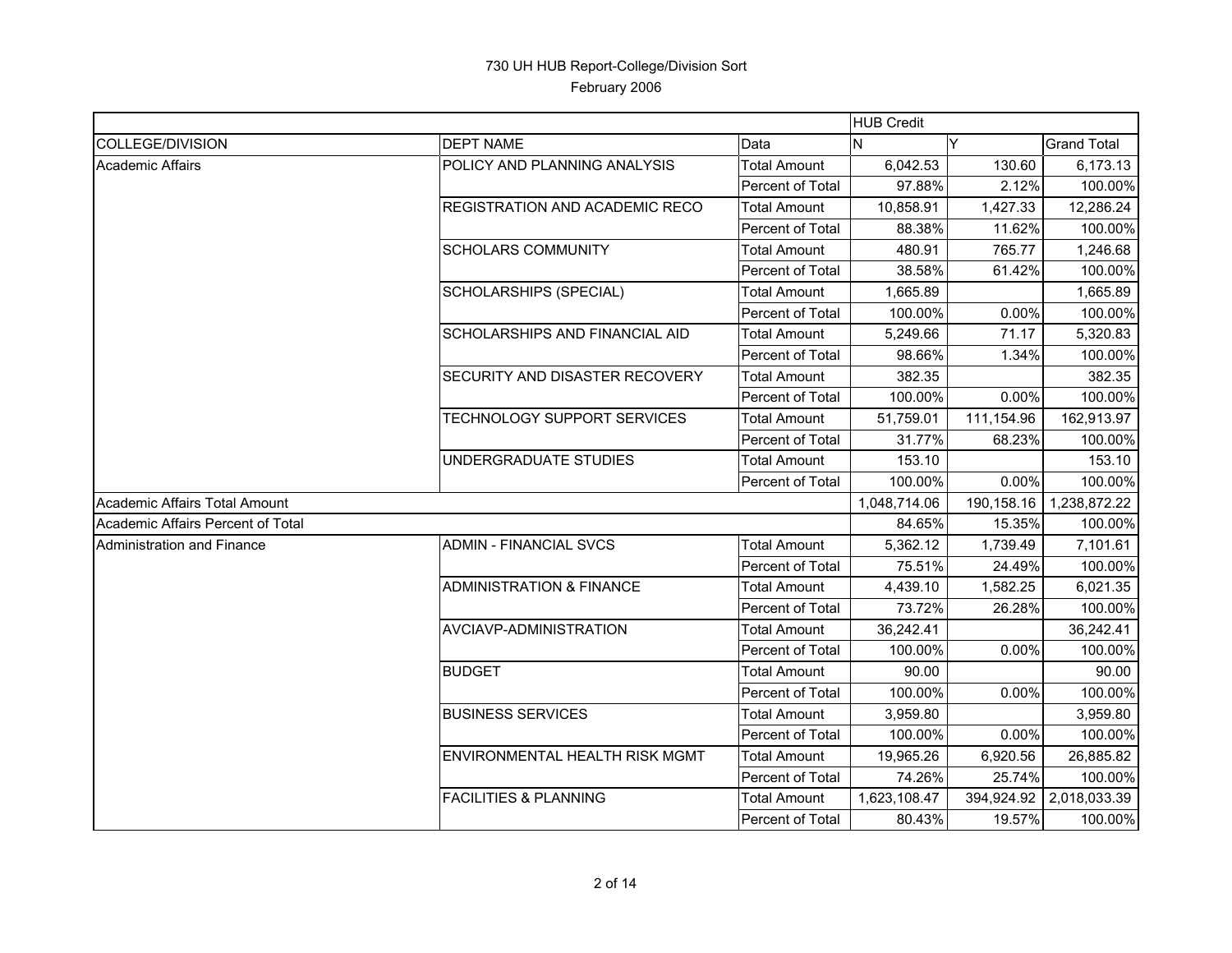|                            |                            |                         | <b>HUB Credit</b> |           |                    |
|----------------------------|----------------------------|-------------------------|-------------------|-----------|--------------------|
| COLLEGE/DIVISION           | <b>DEPT NAME</b>           | Data                    | N                 | Y         | <b>Grand Total</b> |
| Administration and Finance | <b>FINANCE</b>             | <b>Total Amount</b>     | 27,579.46         | 6,377.74  | 33,957.20          |
|                            |                            | Percent of Total        | 81.22%            | 18.78%    | 100.00%            |
|                            | <b>FINANCIAL REPORTING</b> | <b>Total Amount</b>     | 1,366.90          | 845.37    | 2,212.27           |
|                            |                            | Percent of Total        | 61.79%            | 38.21%    | 100.00%            |
|                            | <b>HUMAN RESOURCES</b>     | <b>Total Amount</b>     | 14,504.46         | 1,075.20  | 15,579.66          |
|                            |                            | Percent of Total        | 93.10%            | 6.90%     | 100.00%            |
|                            | <b>INST - PLANT</b>        | <b>Total Amount</b>     | 1,300,288.22      | 178.75    | 1,300,466.97       |
|                            |                            | <b>Percent of Total</b> | 99.99%            | 0.01%     | 100.00%            |
|                            | ONE CARD PROGRAM           | <b>Total Amount</b>     | 9,874.62          | 148.41    | 10,023.03          |
|                            |                            | Percent of Total        | 98.52%            | 1.48%     | 100.00%            |
|                            | PARKING & TRANSPORTATION   | <b>Total Amount</b>     | 63,328.36         | 3,221.17  | 66,549.53          |
|                            |                            | Percent of Total        | 95.16%            | 4.84%     | 100.00%            |
|                            | PHY PLANT-ADMINISTRATION   | <b>Total Amount</b>     | 46,047.20         | 22,473.28 | 68,520.48          |
|                            |                            | Percent of Total        | 67.20%            | 32.80%    | 100.00%            |
|                            | PHY PLANT-AUTOMOTIVE       | <b>Total Amount</b>     | 14,801.27         | 1,367.64  | 16,168.91          |
|                            |                            | Percent of Total        | 91.54%            | 8.46%     | 100.00%            |
|                            | PHY PLANT-BLDG MAINT       | <b>Total Amount</b>     | 49,505.60         | 4,521.67  | 54,027.27          |
|                            |                            | Percent of Total        | 91.63%            | 8.37%     | 100.00%            |
|                            | PHY PLANT-CUSTODIAL SVCS   | <b>Total Amount</b>     | 16,698.29         |           | 16,698.29          |
|                            |                            | Percent of Total        | 100.00%           | 0.00%     | 100.00%            |
|                            | PHY PLANT-GROUNDS MAINT    | <b>Total Amount</b>     | 21,081.33         | 254.11    | 21,335.44          |
|                            |                            | Percent of Total        | 98.81%            | 1.19%     | 100.00%            |
|                            | PHY PLANT-SOLID WASTE      | <b>Total Amount</b>     | 2,448.00          |           | 2,448.00           |
|                            |                            | Percent of Total        | 100.00%           | 0.00%     | 100.00%            |
|                            | PHY PLANT-UTILITIES        | <b>Total Amount</b>     | 114,946.92        | 6,551.35  | 121,498.27         |
|                            |                            | Percent of Total        | 94.61%            | 5.39%     | 100.00%            |
|                            | <b>POLICE</b>              | <b>Total Amount</b>     | 18,747.63         | 3,824.66  | 22,572.29          |
|                            |                            | <b>Percent of Total</b> | 83.06%            | 16.94%    | 100.00%            |
|                            | <b>POSTAL SERVICES</b>     | <b>Total Amount</b>     | 27,772.82         | 135.00    | 27,907.82          |
|                            |                            | Percent of Total        | 99.52%            | 0.48%     | 100.00%            |
|                            | <b>PRINTING</b>            | <b>Total Amount</b>     | 11,194.64         | 350.71    | 11,545.35          |
|                            |                            | Percent of Total        | 96.96%            | 3.04%     | 100.00%            |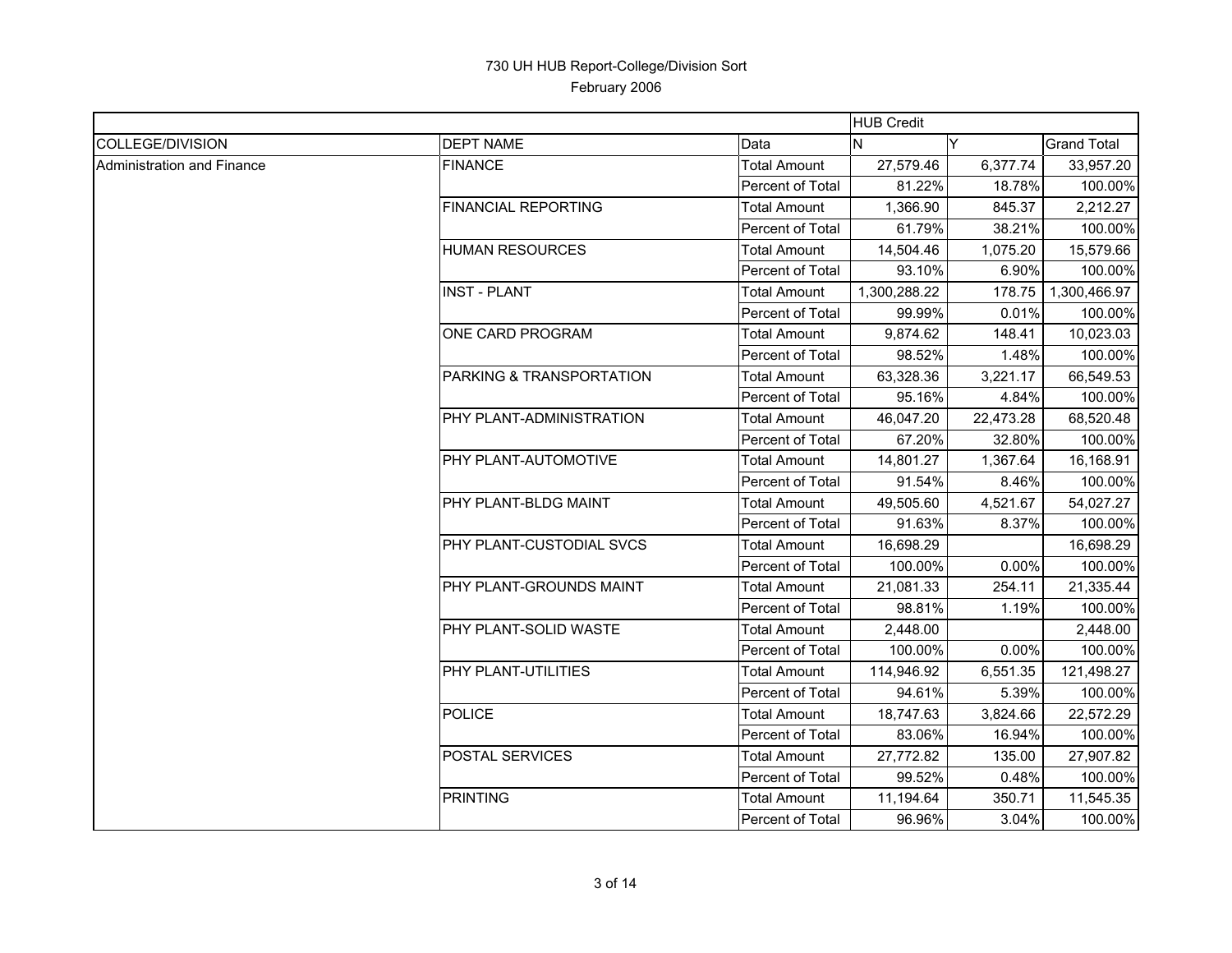|                                             |                                       |                         | <b>HUB Credit</b> |            |                    |
|---------------------------------------------|---------------------------------------|-------------------------|-------------------|------------|--------------------|
| COLLEGE/DIVISION                            | <b>DEPT NAME</b>                      | Data                    | IN.               | Y          | <b>Grand Total</b> |
| Administration and Finance                  | STUDENT FINANCIAL SERVICES            | <b>Total Amount</b>     | 19,837.95         | 5,502.38   | 25,340.33          |
|                                             |                                       | <b>Percent of Total</b> | 78.29%            | 21.71%     | 100.00%            |
|                                             | PURCHASED UTILITIES                   | <b>Total Amount</b>     | 6,643.30          |            | 6,643.30           |
|                                             |                                       | Percent of Total        | 100.00%           | 0.00%      | 100.00%            |
| Administration and Finance Total Amount     |                                       |                         | 3,459,834.13      | 461,994.66 | 3,921,828.79       |
| Administration and Finance Percent of Total |                                       |                         | 88.22%            | 11.78%     | 100.00%            |
| Architecture                                | <b>DEAN, ARCHITECTURE</b>             | Total Amount            | 11,148.48         | 765.71     | 11,914.19          |
|                                             |                                       | Percent of Total        | 93.57%            | 6.43%      | 100.00%            |
| <b>Architecture Total Amount</b>            |                                       |                         | 11,148.48         | 765.71     | 11,914.19          |
| Architecture Percent of Total               |                                       |                         | 93.57%            | 6.43%      | 100.00%            |
| <b>Business Administration</b>              | <b>ACCOUNTANCY AND TAXATION</b>       | <b>Total Amount</b>     | 1.907.33          | 977.04     | 2,884.37           |
|                                             |                                       | Percent of Total        | 66.13%            | 33.87%     | 100.00%            |
|                                             | <b>CBA CAREER SERVICES CTR</b>        | <b>Total Amount</b>     | 328.13            | 47.36      | 375.49             |
|                                             |                                       | Percent of Total        | 87.39%            | 12.61%     | 100.00%            |
|                                             | CTR FOR ENTREPRENEURSHIP & INN        | Total Amount            | 1,687.20          | 638.54     | 2,325.74           |
|                                             |                                       | <b>Percent of Total</b> | 72.54%            | 27.46%     | 100.00%            |
|                                             | CTR FOR EXECUTIVE DEVELOPMENT         | <b>Total Amount</b>     | 6,539.33          |            | 6,539.33           |
|                                             |                                       | <b>Percent of Total</b> | 100.00%           | 0.00%      | 100.00%            |
|                                             | DEAN, BUSINESS ADMINISTRATION         | <b>Total Amount</b>     | 64,058.14         | 12,621.24  | 76,679.38          |
|                                             |                                       | Percent of Total        | 83.54%            | 16.46%     | 100.00%            |
|                                             | <b>DECISION AND INFORMATION SCIEN</b> | Total Amount            | 1,784.00          |            | 1,784.00           |
|                                             |                                       | Percent of Total        | 100.00%           | 0.00%      | 100.00%            |
|                                             | <b>EXECUTIVE DEGREE PROGRAMS</b>      | <b>Total Amount</b>     | 42,094.56         | 1,272.73   | 43,367.29          |
|                                             |                                       | Percent of Total        | 97.07%            | 2.93%      | 100.00%            |
|                                             | <b>FINANCE</b>                        | <b>Total Amount</b>     | 820.86            | 483.26     | 1,304.12           |
|                                             |                                       | Percent of Total        | 62.94%            | 37.06%     | 100.00%            |
|                                             | GULF COAST SMALL BUS. DEVEL CE        | <b>Total Amount</b>     | 35,833.73         | 3,867.95   | 39,701.68          |
|                                             |                                       | Percent of Total        | 90.26%            | 9.74%      | 100.00%            |
|                                             | <b>INFORMATION SYSTEMS RESEARCH C</b> | Total Amount            | 350.00            |            | 350.00             |
|                                             |                                       | <b>Percent of Total</b> | 100.00%           | 0.00%      | 100.00%            |
|                                             | <b>MANAGEMENT</b>                     | <b>Total Amount</b>     | 16.19             | 664.86     | 681.05             |
|                                             |                                       | Percent of Total        | 2.38%             | 97.62%     | 100.00%            |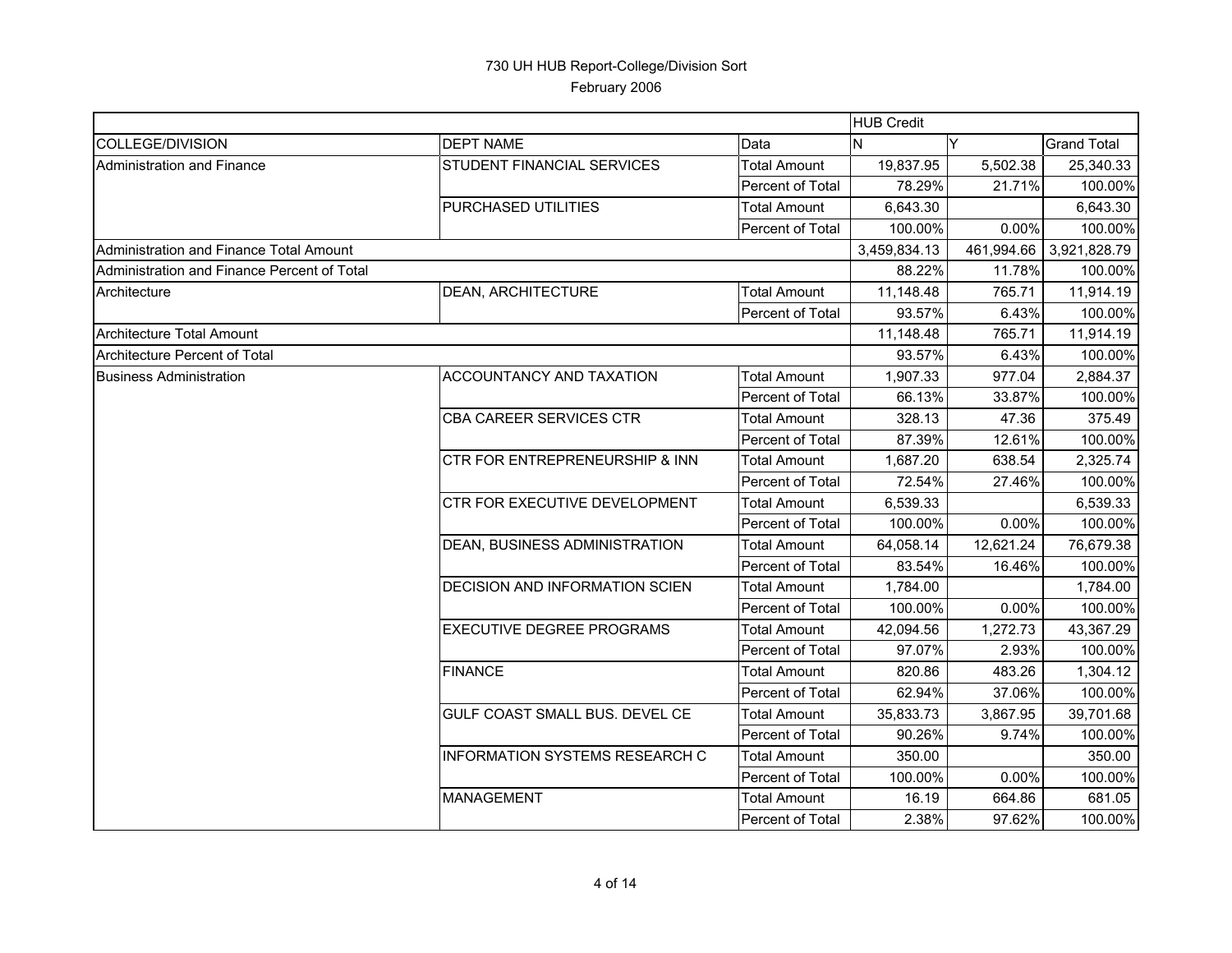|                                                 |                                   |                         | <b>HUB Credit</b> |           |                    |
|-------------------------------------------------|-----------------------------------|-------------------------|-------------------|-----------|--------------------|
| <b>COLLEGE/DIVISION</b>                         | <b>DEPT NAME</b>                  | Data                    | N                 | Y         | <b>Grand Total</b> |
| <b>Business Administration</b>                  | <b>MARKETING</b>                  | <b>Total Amount</b>     | 4,516.09          | 6,296.98  | 10,813.07          |
|                                                 |                                   | Percent of Total        | 41.77%            | 58.23%    | 100.00%            |
|                                                 | RESEARCH AND INSTR COMPUTING S    | <b>Total Amount</b>     | 15,087.69         | 3,018.48  | 18,106.17          |
|                                                 |                                   | Percent of Total        | 83.33%            | 16.67%    | 100.00%            |
|                                                 | UNDERGRAD BUSINESS PROG           | <b>Total Amount</b>     | 2,058.93          | 373.82    | 2,432.75           |
|                                                 |                                   | Percent of Total        | 84.63%            | 15.37%    | 100.00%            |
| <b>Business Administration Total Amount</b>     |                                   |                         | 177,082.18        | 30,262.26 | 207,344.44         |
| <b>Business Administration Percent of Total</b> |                                   |                         | 85.40%            | 14.60%    | 100.00%            |
| Education                                       | CENTER FOR INFO TECH IN EDUCATION | <b>Total Amount</b>     | 22,269.52         | 505.29    | 22,774.81          |
|                                                 |                                   | Percent of Total        | 97.78%            | 2.22%     | 100.00%            |
|                                                 | CONSISTENCY MGMT & COOP DISCIP    | <b>Total Amount</b>     | 43,525.45         | 1,942.00  | 45,467.45          |
|                                                 |                                   | <b>Percent of Total</b> | 95.73%            | 4.27%     | 100.00%            |
|                                                 | <b>CURRICULUM AND INSTRUCTION</b> | <b>Total Amount</b>     | 2,211.53          | 3,859.15  | 6,070.68           |
|                                                 |                                   | <b>Percent of Total</b> | 36.43%            | 63.57%    | 100.00%            |
|                                                 | <b>DEAN, EDUCATION</b>            | <b>Total Amount</b>     | 23,809.93         | 5,549.88  | 29,359.81          |
|                                                 |                                   | Percent of Total        | 81.10%            | 18.90%    | 100.00%            |
|                                                 | EDU. LEADERSHIP & CULTURAL STU    | <b>Total Amount</b>     | 1,185.28          | 1,286.13  | 2,471.41           |
|                                                 |                                   | Percent of Total        | 47.96%            | 52.04%    | 100.00%            |
|                                                 | EDUCATIONAL PSYCHOLOGY            | <b>Total Amount</b>     | 599.98            | 42.26     | 642.24             |
|                                                 |                                   | Percent of Total        | 93.42%            | 6.58%     | 100.00%            |
|                                                 | HEALTH AND HUMAN PERFORMANCE      | <b>Total Amount</b>     | 23,694.84         | 3,721.57  | 27,416.41          |
|                                                 |                                   | Percent of Total        | 86.43%            | 13.57%    | 100.00%            |
|                                                 | HUMAN DEVELOPMENT LAB             | <b>Total Amount</b>     | 3,351.89          | 1,573.90  | 4,925.79           |
|                                                 |                                   | Percent of Total        | 68.05%            | 31.95%    | 100.00%            |
|                                                 | TEACHER EDUCATION AND CERTIFIC    | <b>Total Amount</b>     | 867.54            |           | 867.54             |
|                                                 |                                   | Percent of Total        | 100.00%           | 0.00%     | 100.00%            |
|                                                 | TEX CTR FOR UNIV/SCHOOL PRTSHP    | <b>Total Amount</b>     | 1,373.77          | 1,224.28  | 2,598.05           |
|                                                 |                                   | Percent of Total        | 52.88%            | 47.12%    | 100.00%            |
| <b>Education Total Amount</b>                   |                                   |                         | 122,889.73        | 19,704.46 | 142,594.19         |
| <b>Education Percent of Total</b>               |                                   |                         | 86.18%            | 13.82%    | 100.00%            |
| Engineering                                     | <b>CHEMICAL ENGINEERING</b>       | <b>Total Amount</b>     | 49,205.65         | 1,874.42  | 51,080.07          |
|                                                 |                                   | <b>Percent of Total</b> | 96.33%            | 3.67%     | 100.00%            |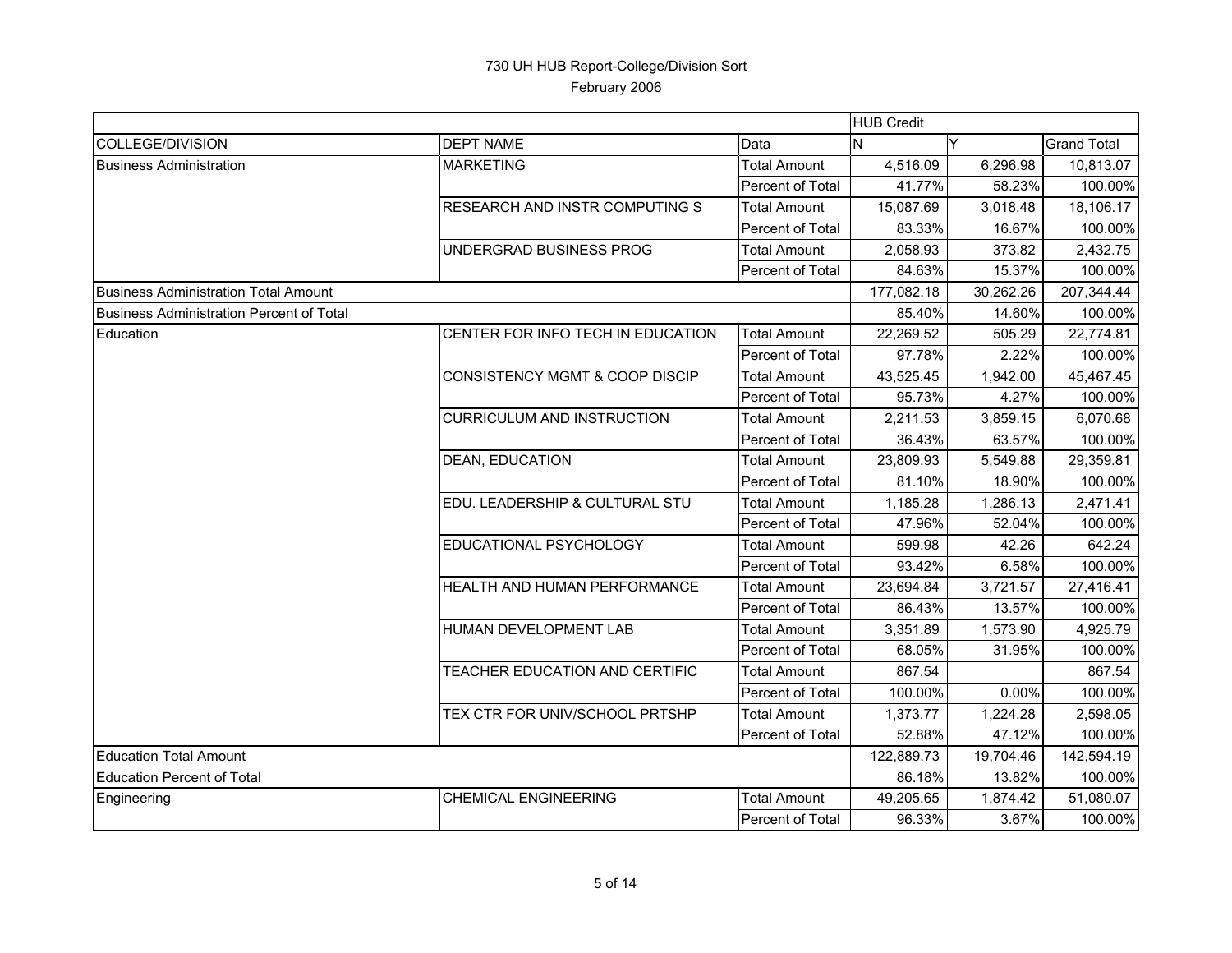|                                                 |                                       |                     | <b>HUB Credit</b> |           |                    |
|-------------------------------------------------|---------------------------------------|---------------------|-------------------|-----------|--------------------|
| COLLEGE/DIVISION                                | <b>DEPT NAME</b>                      | Data                | N                 | Y         | <b>Grand Total</b> |
| Engineering                                     | <b>CIVIL ENGINEERING</b>              | <b>Total Amount</b> | 9,689.24          | 2,759.30  | 12,448.54          |
|                                                 |                                       | Percent of Total    | 77.83%            | 22.17%    | 100.00%            |
|                                                 | <b>COMPOSITE ENGR APPLICATIONS CT</b> | <b>Total Amount</b> | 43,814.48         |           | 43,814.48          |
|                                                 |                                       | Percent of Total    | 100.00%           | 0.00%     | 100.00%            |
|                                                 | CTR FOR INNOVATIVE GROUTING           | <b>Total Amount</b> | 39.95             | 1,595.64  | 1,635.59           |
|                                                 |                                       | Percent of Total    | 2.44%             | 97.56%    | 100.00%            |
|                                                 | <b>DEAN, ENGINEERING</b>              | <b>Total Amount</b> | 26,089.94         | 57,469.38 | 83,559.32          |
|                                                 |                                       | Percent of Total    | 31.22%            | 68.78%    | 100.00%            |
|                                                 | ELECTRICAL ENGINEERING                | <b>Total Amount</b> | 193,312.19        | 1,338.35  | 194,650.54         |
|                                                 |                                       | Percent of Total    | 99.31%            | 0.69%     | 100.00%            |
|                                                 | <b>ENGINEERING SERVICES</b>           | <b>Total Amount</b> | 421.25            | 319.83    | 741.08             |
|                                                 |                                       | Percent of Total    | 56.84%            | 43.16%    | 100.00%            |
|                                                 | <b>INDUSTRIAL ENGINEERING</b>         | <b>Total Amount</b> | 730.94            | 2,935.29  | 3,666.23           |
|                                                 |                                       | Percent of Total    | 19.94%            | 80.06%    | 100.00%            |
|                                                 | <b>MECHANICAL ENGINEERING</b>         | <b>Total Amount</b> | 21,207.35         | 1,052.00  | 22,259.35          |
|                                                 |                                       | Percent of Total    | 95.27%            | 4.73%     | 100.00%            |
|                                                 | SW PUBLIC TECHNOLOGY CENTER           | <b>Total Amount</b> | 2.95              |           | 2.95               |
|                                                 |                                       | Percent of Total    | 100.00%           | 0.00%     | 100.00%            |
| <b>Engineering Total Amount</b>                 |                                       |                     | 344,513.94        | 69,344.21 | 413,858.15         |
| <b>Engineering Percent of Total</b>             |                                       |                     | 83.24%            | 16.76%    | 100.00%            |
| <b>Graduate School of Social Work</b>           | <b>AMERICAN HUMANICS</b>              | <b>Total Amount</b> |                   | 10.59     | 10.59              |
|                                                 |                                       | Percent of Total    | 0.00%             | 100.00%   | 100.00%            |
|                                                 | <b>DEAN, SOCIAL WORK</b>              | <b>Total Amount</b> | 3,595.43          | 27,874.73 | 31,470.16          |
|                                                 |                                       | Percent of Total    | 11.42%            | 88.58%    | 100.00%            |
|                                                 | <b>FIELD OFFICE</b>                   | <b>Total Amount</b> | 2,189.40          | 508.85    | 2,698.25           |
|                                                 |                                       | Percent of Total    | 81.14%            | 18.86%    | 100.00%            |
|                                                 | <b>MSW ADMISSIONS OFFICE</b>          | <b>Total Amount</b> |                   | 216.14    | 216.14             |
|                                                 |                                       | Percent of Total    | 0.00%             | 100.00%   | 100.00%            |
|                                                 | SOC WRK ACADEMY FOR RSRCH/PRAC        | <b>Total Amount</b> | 6,255.57          | 1,281.46  | 7,537.03           |
|                                                 |                                       | Percent of Total    | 83.00%            | 17.00%    | 100.00%            |
| Graduate School of Social Work Total Amount     |                                       |                     | 12,040.40         | 29,891.77 | 41,932.17          |
| Graduate School of Social Work Percent of Total |                                       |                     | 28.71%            | 71.29%    | 100.00%            |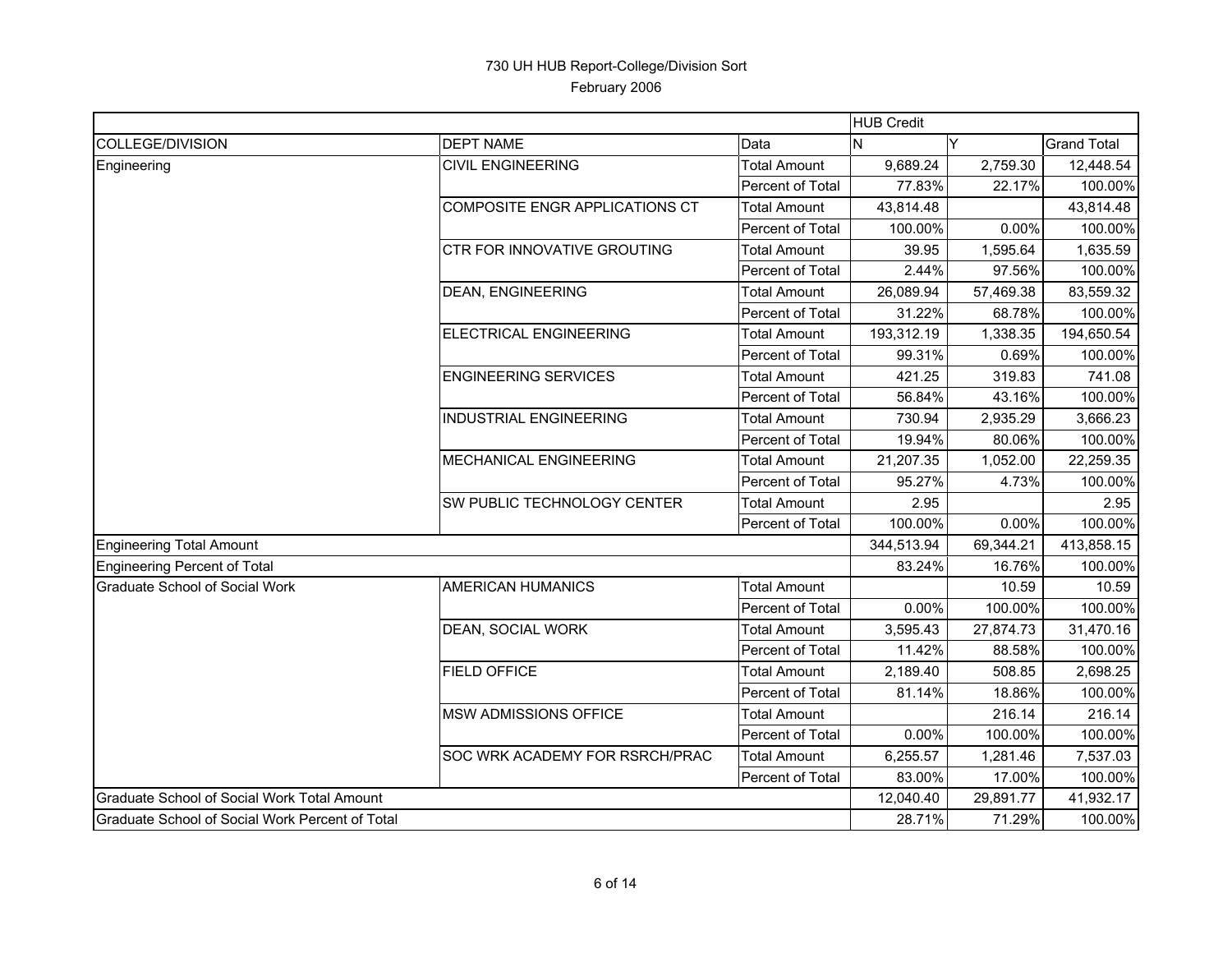|                                                  |                                |                     | <b>HUB Credit</b> |           |                    |
|--------------------------------------------------|--------------------------------|---------------------|-------------------|-----------|--------------------|
| COLLEGE/DIVISION                                 | <b>DEPT NAME</b>               | Data                | Y<br>N            |           | <b>Grand Total</b> |
| <b>Honors College</b>                            | DEAN, HONORS COLLEGE           | <b>Total Amount</b> | 3,406.09          | 1,473.34  | 4,879.43           |
|                                                  |                                | Percent of Total    | 69.81%            | 30.19%    | 100.00%            |
|                                                  | <b>HONORS COLLEGE</b>          | <b>Total Amount</b> | 2,210.16          |           | 2,210.16           |
|                                                  |                                | Percent of Total    | 100.00%           | 0.00%     | 100.00%            |
| Honors College Total Amount                      |                                |                     | 5,616.25          | 1,473.34  | 7,089.59           |
| Honors College Percent of Total                  |                                |                     | 79.22%            | 20.78%    | 100.00%            |
| Hotel and Restaurant Management                  | DEAN, HOTEL & RESTAURANT MANAG | <b>Total Amount</b> | 23,094.59         | 7,175.23  | 30,269.82          |
|                                                  |                                | Percent of Total    | 76.30%            | 23.70%    | 100.00%            |
|                                                  | HOTEL AND RESTAURANT MANAGEMEN | <b>Total Amount</b> | 57,234.69         | 2,721.58  | 59,956.27          |
|                                                  |                                | Percent of Total    | 95.46%            | 4.54%     | 100.00%            |
| Hotel and Restaurant Management Total Amount     |                                |                     | 80,329.28         | 9,896.81  | 90,226.09          |
| Hotel and Restaurant Management Percent of Total |                                |                     | 89.03%            | 10.97%    | 100.00%            |
| Law Center                                       | DEAN, LAW                      | <b>Total Amount</b> | 77,894.32         | 73,082.73 | 150,977.05         |
|                                                  |                                | Percent of Total    | 51.59%            | 48.41%    | 100.00%            |
|                                                  | LAW INFORMATION TECHNOLOGY     | <b>Total Amount</b> | 19,795.68         | 3,175.13  | 22,970.81          |
|                                                  |                                | Percent of Total    | 86.18%            | 13.82%    | 100.00%            |
|                                                  | <b>LAW LIBRARY</b>             | <b>Total Amount</b> | 21,633.96         | 685.42    | 22,319.38          |
|                                                  |                                | Percent of Total    | 96.93%            | 3.07%     | 100.00%            |
| Law Center Total Amount                          |                                |                     | 119,323.96        | 76,943.28 | 196,267.24         |
| Law Center Percent of Total                      |                                |                     | 60.80%            | 39.20%    | 100.00%            |
| <b>Liberal Arts and Social Sciences</b>          | <b>AEROSPACE STUDIES</b>       | <b>Total Amount</b> | 1,099.35          | 42.68     | 1,142.03           |
|                                                  |                                | Percent of Total    | 96.26%            | 3.74%     | 100.00%            |
|                                                  | AFRICAN-AMERICAN STUDIES       | <b>Total Amount</b> | 4,426.28          | 1,026.16  | 5,452.44           |
|                                                  |                                | Percent of Total    | 81.18%            | 18.82%    | 100.00%            |
|                                                  | <b>ANTHROPOLOGY</b>            | <b>Total Amount</b> | 3,009.66          | 961.70    | 3,971.36           |
|                                                  |                                | Percent of Total    | 75.78%            | 24.22%    | 100.00%            |
|                                                  | <b>ART</b>                     | <b>Total Amount</b> | 26,162.15         | 1,455.94  | 27,618.09          |
|                                                  |                                | Percent of Total    | 94.73%            | 5.27%     | 100.00%            |
|                                                  | <b>ARTE PUBLICO</b>            | <b>Total Amount</b> | 39,067.12         | 1,990.33  | 41,057.45          |
|                                                  |                                | Percent of Total    | 95.15%            | 4.85%     | 100.00%            |
|                                                  | <b>BAND</b>                    | <b>Total Amount</b> | 736.95            | 383.77    | 1,120.72           |
|                                                  |                                | Percent of Total    | 65.76%            | 34.24%    | 100.00%            |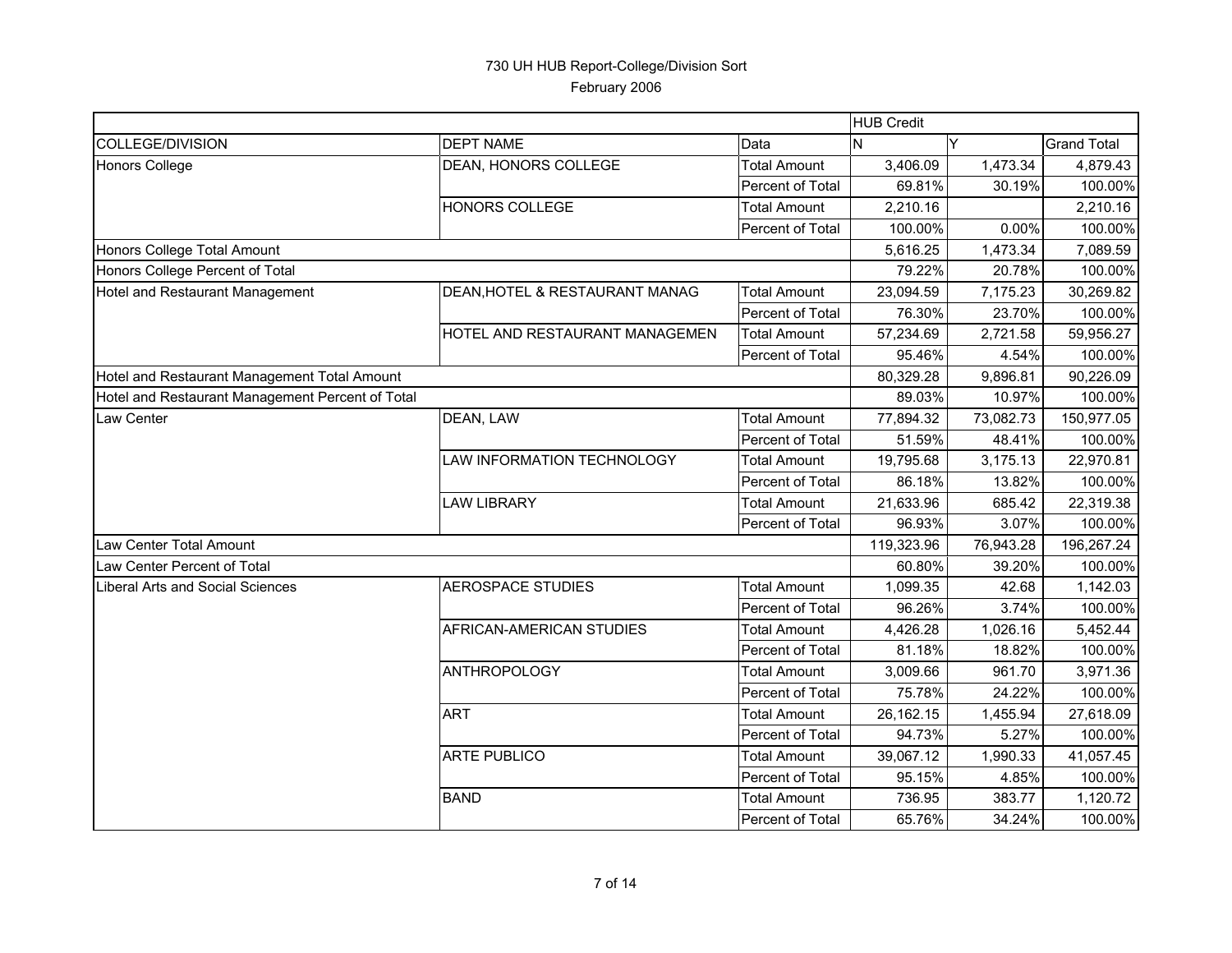|                                         |                                 |                         | <b>HUB Credit</b> |          |                    |
|-----------------------------------------|---------------------------------|-------------------------|-------------------|----------|--------------------|
| COLLEGE/DIVISION                        | <b>DEPT NAME</b>                | Data                    | IN.<br>Y          |          | <b>Grand Total</b> |
| <b>Liberal Arts and Social Sciences</b> | <b>BLAFFER GALLERY</b>          | <b>Total Amount</b>     | 26,596.15         | 960.16   | 27,556.31          |
|                                         |                                 | <b>Percent of Total</b> | 96.52%            | 3.48%    | 100.00%            |
|                                         | CENTER FOR PUBLIC POLICY        | <b>Total Amount</b>     | 226.25            | 1,183.40 | 1,409.65           |
|                                         |                                 | Percent of Total        | 16.05%            | 83.95%   | 100.00%            |
|                                         | <b>COMMUNICATION</b>            | <b>Total Amount</b>     | 24,343.27         | 8,335.72 | 32,678.99          |
|                                         |                                 | <b>Percent of Total</b> | 74.49%            | 25.51%   | 100.00%            |
|                                         | <b>COMMUNICATIONS DISORDERS</b> | <b>Total Amount</b>     | 9,564.37          | 443.87   | 10,008.24          |
|                                         |                                 | Percent of Total        | 95.56%            | 4.44%    | 100.00%            |
|                                         | DEAN, LIBERAL ARTS & SOC SCI    | <b>Total Amount</b>     | 28,927.30         | 8,938.14 | 37,865.44          |
|                                         |                                 | Percent of Total        | 76.39%            | 23.61%   | 100.00%            |
|                                         | <b>ECONOMICS</b>                | <b>Total Amount</b>     | 1,971.81          | 3,722.25 | 5,694.06           |
|                                         |                                 | Percent of Total        | 34.63%            | 65.37%   | 100.00%            |
|                                         | <b>ENGLISH</b>                  | <b>Total Amount</b>     | 7,053.94          | 7,846.33 | 14,900.27          |
|                                         |                                 | Percent of Total        | 47.34%            | 52.66%   | 100.00%            |
|                                         | <b>HISTORY</b>                  | <b>Total Amount</b>     | 2,498.25          | 1,341.21 | 3,839.46           |
|                                         |                                 | Percent of Total        | 65.07%            | 34.93%   | 100.00%            |
|                                         | MEXICAN-AMERICAN STUDIES        | <b>Total Amount</b>     | 8,984.58          | 2,043.18 | 11,027.76          |
|                                         |                                 | Percent of Total        | 81.47%            | 18.53%   | 100.00%            |
|                                         | <b>MILITARY SCIENCE</b>         | <b>Total Amount</b>     | 948.22            | 82.08    | 1,030.30           |
|                                         |                                 | Percent of Total        | 92.03%            | 7.97%    | 100.00%            |
|                                         | MODERN AND CLASSICAL LANGUAGES  | Total Amount            | 17,163.51         | 2,918.11 | 20,081.62          |
|                                         |                                 | Percent of Total        | 85.47%            | 14.53%   | 100.00%            |
|                                         | <b>MUSIC</b>                    | <b>Total Amount</b>     | 30,132.36         | 9,934.57 | 40,066.93          |
|                                         |                                 | <b>Percent of Total</b> | 75.21%            | 24.79%   | 100.00%            |
|                                         | <b>PHILOSOPHY</b>               | <b>Total Amount</b>     | 2,356.29          | 391.00   | 2,747.29           |
|                                         |                                 | Percent of Total        | 85.77%            | 14.23%   | 100.00%            |
|                                         | POLITICAL SCIENCE               | <b>Total Amount</b>     | 7,890.44          | 5,378.81 | 13,269.25          |
|                                         |                                 | Percent of Total        | 59.46%            | 40.54%   | 100.00%            |
|                                         | <b>PSYCHOLOGY</b>               | <b>Total Amount</b>     | 12,032.66         | 734.92   | 12,767.58          |
|                                         |                                 | Percent of Total        | 94.24%            | 5.76%    | 100.00%            |
|                                         | <b>SOCIOLOGY</b>                | Total Amount            | 3,825.80          | 2,345.95 | 6,171.75           |
|                                         |                                 | Percent of Total        | 61.99%            | 38.01%   | 100.00%            |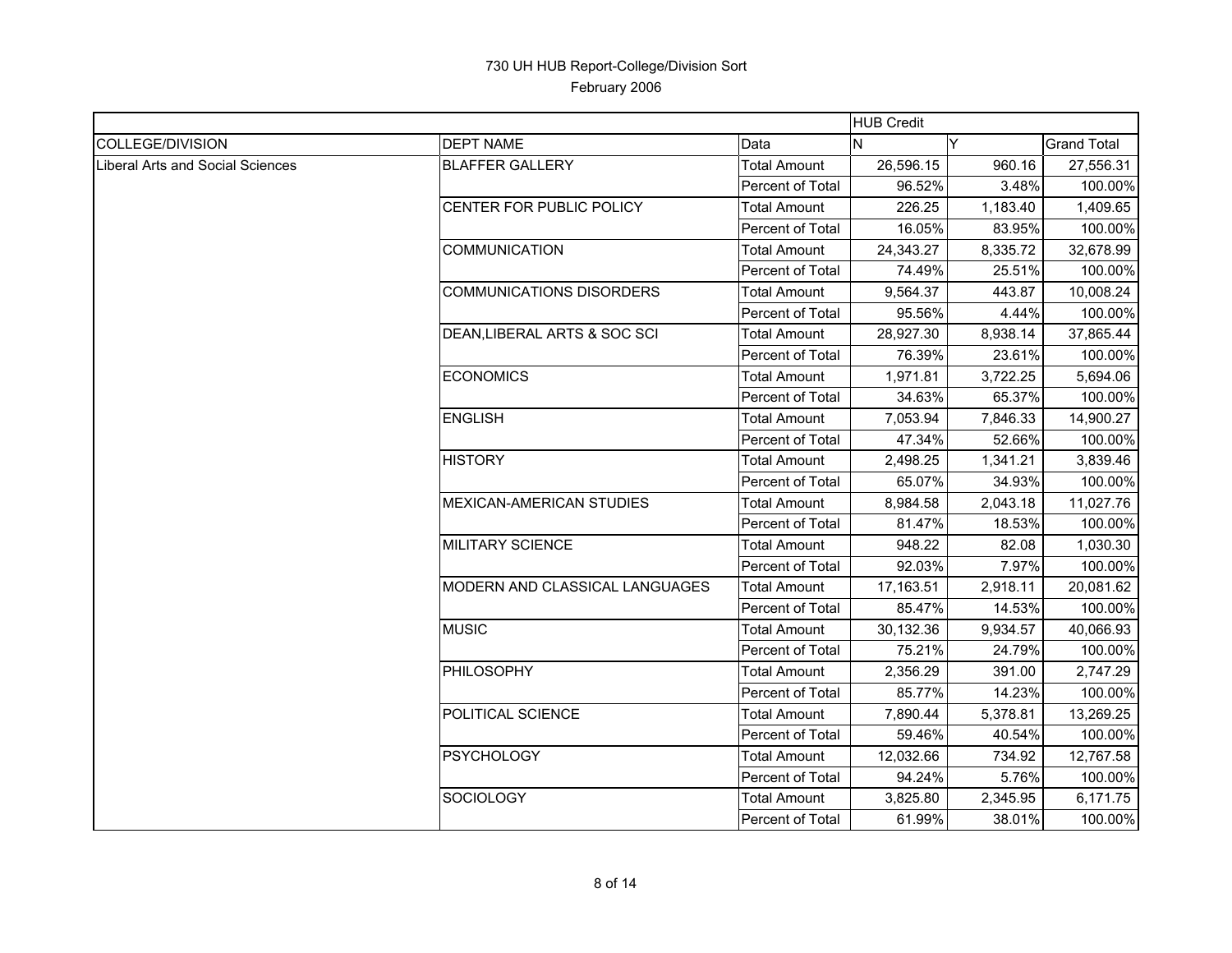|                                                   |                                   |                         | <b>HUB Credit</b> |           |                    |
|---------------------------------------------------|-----------------------------------|-------------------------|-------------------|-----------|--------------------|
| <b>COLLEGE/DIVISION</b>                           | <b>DEPT NAME</b>                  | Data                    | N                 | Y         | <b>Grand Total</b> |
| Liberal Arts and Social Sciences                  | <b>THEATRE</b>                    | <b>Total Amount</b>     | 10,080.39         | 447.51    | 10,527.90          |
|                                                   |                                   | Percent of Total        | 95.75%            | 4.25%     | 100.00%            |
|                                                   | <b>WOMEN'S STUDIES PROGRAM</b>    | <b>Total Amount</b>     | 5,195.25          | 321.85    | 5,517.10           |
|                                                   |                                   | Percent of Total        | 94.17%            | 5.83%     | 100.00%            |
|                                                   | <b>WRITING CENTER</b>             | <b>Total Amount</b>     | 3,234.79          | 881.08    | 4,115.87           |
|                                                   |                                   | Percent of Total        | 78.59%            | 21.41%    | 100.00%            |
| Liberal Arts and Social Sciences Total Amount     |                                   |                         | 277,527.14        | 64,110.72 | 341,637.86         |
| Liberal Arts and Social Sciences Percent of Total |                                   |                         | 81.23%            | 18.77%    | 100.00%            |
| Library                                           | UNIVERSITY LIBRARIES              | <b>Total Amount</b>     | 182,042.11        | 55,465.06 | 237,507.17         |
|                                                   |                                   | Percent of Total        | 76.65%            | 23.35%    | 100.00%            |
| <b>Library Total Amount</b>                       |                                   |                         | 182,042.11        | 55,465.06 | 237,507.17         |
| Library Percent of Total                          |                                   |                         | 76.65%            | 23.35%    | 100.00%            |
| Natural Science and Mathematics                   | <b>BIOLOGY &amp; BIOCHEMISTRY</b> | <b>Total Amount</b>     | 470,698.98        | 2,105.77  | 472,804.75         |
|                                                   |                                   | <b>Percent of Total</b> | 99.55%            | 0.45%     | 100.00%            |
|                                                   | <b>CHEMISTRY</b>                  | <b>Total Amount</b>     | 156,607.10        | 7,051.38  | 163,658.48         |
|                                                   |                                   | Percent of Total        | 95.69%            | 4.31%     | 100.00%            |
|                                                   | <b>COMPUTER SCIENCE</b>           | <b>Total Amount</b>     | 10,875.97         | 926.25    | 11,802.22          |
|                                                   |                                   | Percent of Total        | 92.15%            | 7.85%     | 100.00%            |
|                                                   | DEAN, NATURAL SCIENCE & MATHE     | <b>Total Amount</b>     | 26,403.41         | 2,196.74  | 28,600.15          |
|                                                   |                                   | Percent of Total        | 92.32%            | 7.68%     | 100.00%            |
|                                                   | <b>GEOLOGY</b>                    | Total Amount            | 29,142.35         | 11,359.68 | 40,502.03          |
|                                                   |                                   | Percent of Total        | 71.95%            | 28.05%    | 100.00%            |
|                                                   | <b>IMAQS</b>                      | <b>Total Amount</b>     | 11,594.36         |           | 11,594.36          |
|                                                   |                                   | Percent of Total        | 100.00%           | 0.00%     | 100.00%            |
|                                                   | INSTITUTE FOR MOLECULAR DESIGN    | <b>Total Amount</b>     | 5,328.00          | 738.00    | 6,066.00           |
|                                                   |                                   | Percent of Total        | 87.83%            | 12.17%    | 100.00%            |
|                                                   | <b>MATHEMATICS</b>                | <b>Total Amount</b>     | 16,841.24         | 1,820.44  | 18,661.68          |
|                                                   |                                   | Percent of Total        | 90.25%            | 9.75%     | 100.00%            |
|                                                   | <b>PHYSICS</b>                    | <b>Total Amount</b>     | 69,479.67         | 4,909.50  | 74,389.17          |
|                                                   |                                   | Percent of Total        | 93.40%            | 6.60%     | 100.00%            |
| Natural Science and Mathematics Total Amount      |                                   |                         | 796,971.08        | 31,107.76 | 828,078.84         |
| Natural Science and Mathematics Percent of Total  |                                   |                         | 96.24%            | 3.76%     | 100.00%            |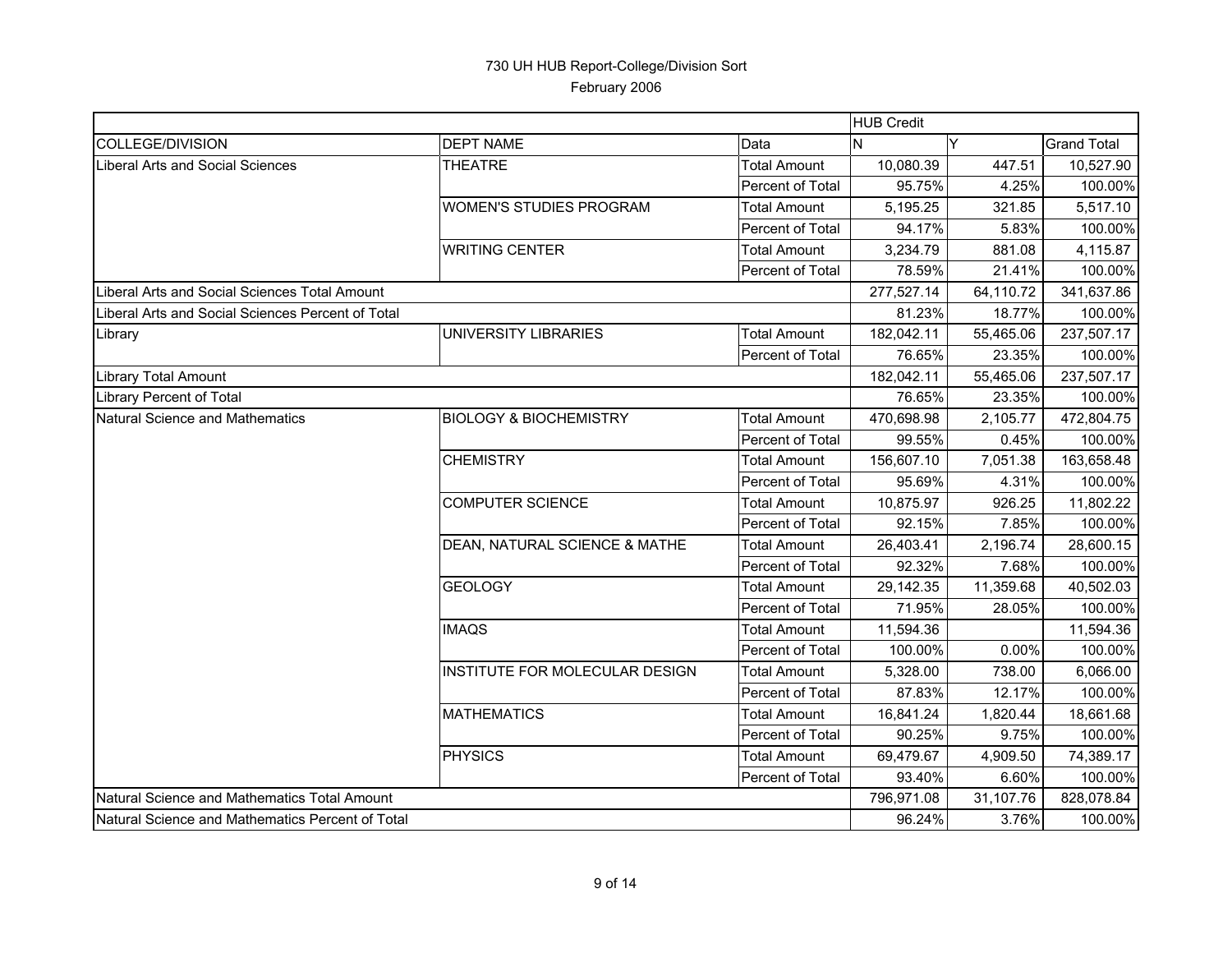|                                   |                                           |                     | <b>HUB Credit</b> |           |                    |
|-----------------------------------|-------------------------------------------|---------------------|-------------------|-----------|--------------------|
| COLLEGE/DIVISION                  | <b>DEPT NAME</b>                          | Data                | N                 | Y         | <b>Grand Total</b> |
| Optometry                         | <b>DEAN, OPTOMETRY</b>                    | <b>Total Amount</b> | 111,253.49        | 5,241.67  | 116,495.16         |
|                                   |                                           | Percent of Total    | 95.50%            | 4.50%     | 100.00%            |
|                                   | OPT VISION SCIENCES                       | <b>Total Amount</b> | 115,329.97        |           | 115,329.97         |
|                                   |                                           | Percent of Total    | 100.00%           | 0.00%     | 100.00%            |
|                                   | OPTOMETRY CLINIC                          | <b>Total Amount</b> | 20,335.26         | 4,046.66  | 24,381.92          |
|                                   |                                           | Percent of Total    | 83.40%            | 16.60%    | 100.00%            |
| <b>Optometry Total Amount</b>     |                                           |                     | 246,918.72        | 9,288.33  | 256,207.05         |
| Optometry Percent of Total        |                                           |                     | 96.37%            | 3.63%     | 100.00%            |
| Pharmacy                          | <b>CLINICAL PHARMACY &amp; ADMINISTRA</b> | <b>Total Amount</b> | 7,811.41          | 600.19    | 8,411.60           |
|                                   |                                           | Percent of Total    | 92.86%            | 7.14%     | 100.00%            |
|                                   | DEAN, PHARMACY                            | <b>Total Amount</b> | 71,180.39         | 37,766.07 | 108,946.46         |
|                                   |                                           | Percent of Total    | 65.34%            | 34.66%    | 100.00%            |
|                                   | INSTITUTE FOR DRUG EDUCATION              | <b>Total Amount</b> |                   | 177.90    | 177.90             |
|                                   |                                           | Percent of Total    | 0.00%             | 100.00%   | 100.00%            |
|                                   | PHARMACOLOGICAL & PHARMACEUTIC            | <b>Total Amount</b> | 48,500.80         | 2,477.70  | 50,978.50          |
|                                   |                                           | Percent of Total    | 95.14%            | 4.86%     | 100.00%            |
| <b>Pharmacy Total Amount</b>      |                                           |                     | 127,492.60        | 41,021.86 | 168,514.46         |
| Pharmacy Percent of Total         |                                           |                     | 75.66%            | 24.34%    | 100.00%            |
| President                         | <b>AFFIRMATIVE ACTION</b>                 | <b>Total Amount</b> | 1,904.59          | 218.45    | 2,123.04           |
|                                   |                                           | Percent of Total    | 89.71%            | 10.29%    | 100.00%            |
|                                   | <b>CONTRACTS ADMINISTRATION</b>           | <b>Total Amount</b> | 53.06             | 624.92    | 677.98             |
|                                   |                                           | Percent of Total    | 7.83%             | 92.17%    | 100.00%            |
|                                   | <b>INTERCOLLEGIATE ATHLETICS</b>          | <b>Total Amount</b> | 231,300.36        | 21,099.12 | 252,399.48         |
|                                   |                                           | Percent of Total    | 91.64%            | 8.36%     | 100.00%            |
|                                   | OFFICE OF SPECIAL EVENTS                  | <b>Total Amount</b> | 12,857.61         | 3,731.83  | 16,589.44          |
|                                   |                                           | Percent of Total    | 77.50%            | 22.50%    | 100.00%            |
|                                   | <b>PRESIDENT</b>                          | <b>Total Amount</b> | 3,554.47          | 1,582.56  | 5,137.03           |
|                                   |                                           | Percent of Total    | 69.19%            | 30.81%    | 100.00%            |
|                                   | <b>STAFF COUNCIL</b>                      | <b>Total Amount</b> |                   | 987.97    | 987.97             |
|                                   |                                           | Percent of Total    | 0.00%             | 100.00%   | 100.00%            |
| <b>President Total Amount</b>     |                                           |                     | 249,670.09        | 28,244.85 | 277,914.94         |
| <b>President Percent of Total</b> |                                           |                     | 89.84%            | 10.16%    | 100.00%            |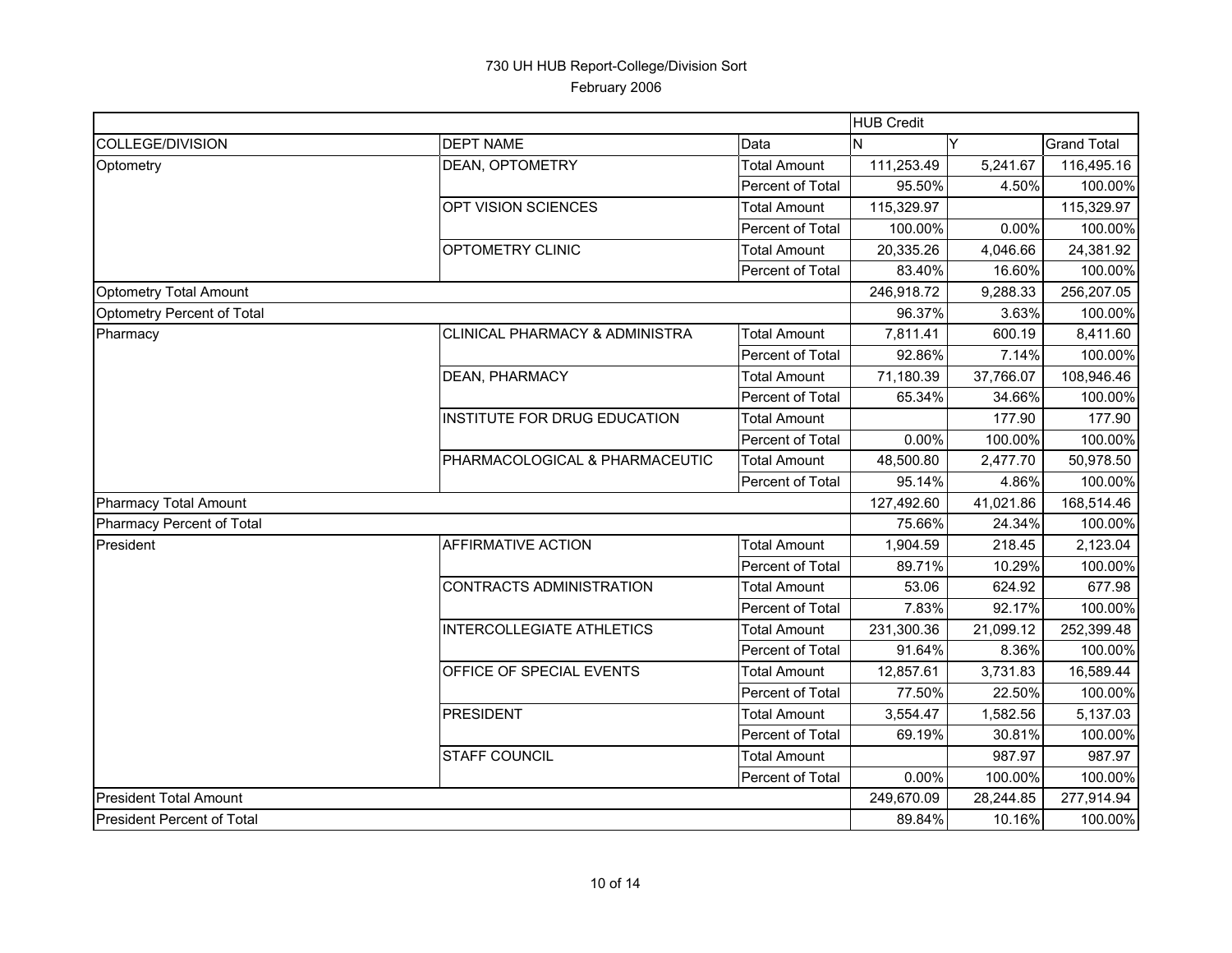|                  |                                    |                         | <b>HUB Credit</b> |          |                    |
|------------------|------------------------------------|-------------------------|-------------------|----------|--------------------|
| COLLEGE/DIVISION | <b>DEPT NAME</b>                   | Data                    | N                 | Y        | <b>Grand Total</b> |
| Research         | ALLIED GEOPHYSICAL LABORATORIE     | <b>Total Amount</b>     | 3,884.10          |          | 3,884.10           |
|                  |                                    | <b>Percent of Total</b> | 100.00%           | 0.00%    | 100.00%            |
|                  | ANIMAL CARE OPERATIONS             | <b>Total Amount</b>     | 13,580.12         | 7,362.43 | 20,942.55          |
|                  |                                    | Percent of Total        | 64.84%            | 35.16%   | 100.00%            |
|                  | CENTER FOR ADVANCED MATERIALS      | <b>Total Amount</b>     | 12,287.55         | 60.76    | 12,348.31          |
|                  |                                    | Percent of Total        | 99.51%            | 0.49%    | 100.00%            |
|                  | ENVIRONMENTAL INSTIT-HOUSTON       | Total Amount            | 247.83            |          | 247.83             |
|                  |                                    | Percent of Total        | 100.00%           | $0.00\%$ | 100.00%            |
|                  | <b>GRANTS AND CONTRACTS</b>        | Total Amount            | 405.10            | 949.63   | 1,354.73           |
|                  |                                    | Percent of Total        | 29.90%            | 70.10%   | 100.00%            |
|                  | <b>HOUSTON COASTAL CENTER</b>      | <b>Total Amount</b>     | 41.78             |          | 41.78              |
|                  |                                    | Percent of Total        | 100.00%           | 0.00%    | 100.00%            |
|                  | MAT. RES. SCI & ENGR. CTR          | <b>Total Amount</b>     | 3,893.39          |          | 3,893.39           |
|                  |                                    | Percent of Total        | 100.00%           | 0.00%    | 100.00%            |
|                  | OFFICE OF TECHNOLOGY MANAGEMEN     | Total Amount            | 21,060.68         | 714.09   | 21,774.77          |
|                  |                                    | Percent of Total        | 96.72%            | 3.28%    | 100.00%            |
|                  | <b>RESEARCH</b>                    | <b>Total Amount</b>     | 8,015.85          | 3,543.61 | 11,559.46          |
|                  |                                    | Percent of Total        | 69.34%            | 30.66%   | 100.00%            |
|                  | RESEARCH FINANCIAL SERVICES        | <b>Total Amount</b>     | 131.86            | 772.98   | 904.84             |
|                  |                                    | Percent of Total        | 14.57%            | 85.43%   | 100.00%            |
|                  | <b>RESEARCH INFORMATION CENTER</b> | <b>Total Amount</b>     | 15,560.23         | 891.17   | 16,451.40          |
|                  |                                    | Percent of Total        | 94.58%            | 5.42%    | 100.00%            |
|                  | RESEARCH POLICIES/COMP/COMMITT     | <b>Total Amount</b>     | 121.38            | 151.30   | 272.68             |
|                  |                                    | <b>Percent of Total</b> | 44.51%            | 55.49%   | 100.00%            |
|                  | SPACE VACUUM EPITAXY CENTER        | <b>Total Amount</b>     | 4,031.09          |          | 4,031.09           |
|                  |                                    | Percent of Total        | 100.00%           | 0.00%    | 100.00%            |
|                  | SUPER CONDUCT & ADV MATERIALS      | <b>Total Amount</b>     | 10,631.60         |          | 10,631.60          |
|                  |                                    | Percent of Total        | 100.00%           | 0.00%    | 100.00%            |
|                  | <b>TCSUH</b>                       | <b>Total Amount</b>     | 18,527.12         | 1,795.23 | 20,322.35          |
|                  |                                    | Percent of Total        | 91.17%            | 8.83%    | 100.00%            |
|                  | <b>TIMES</b>                       | Total Amount            | 45,827.72         | 2,206.39 | 48,034.11          |
|                  |                                    | Percent of Total        | 95.41%            | 4.59%    | 100.00%            |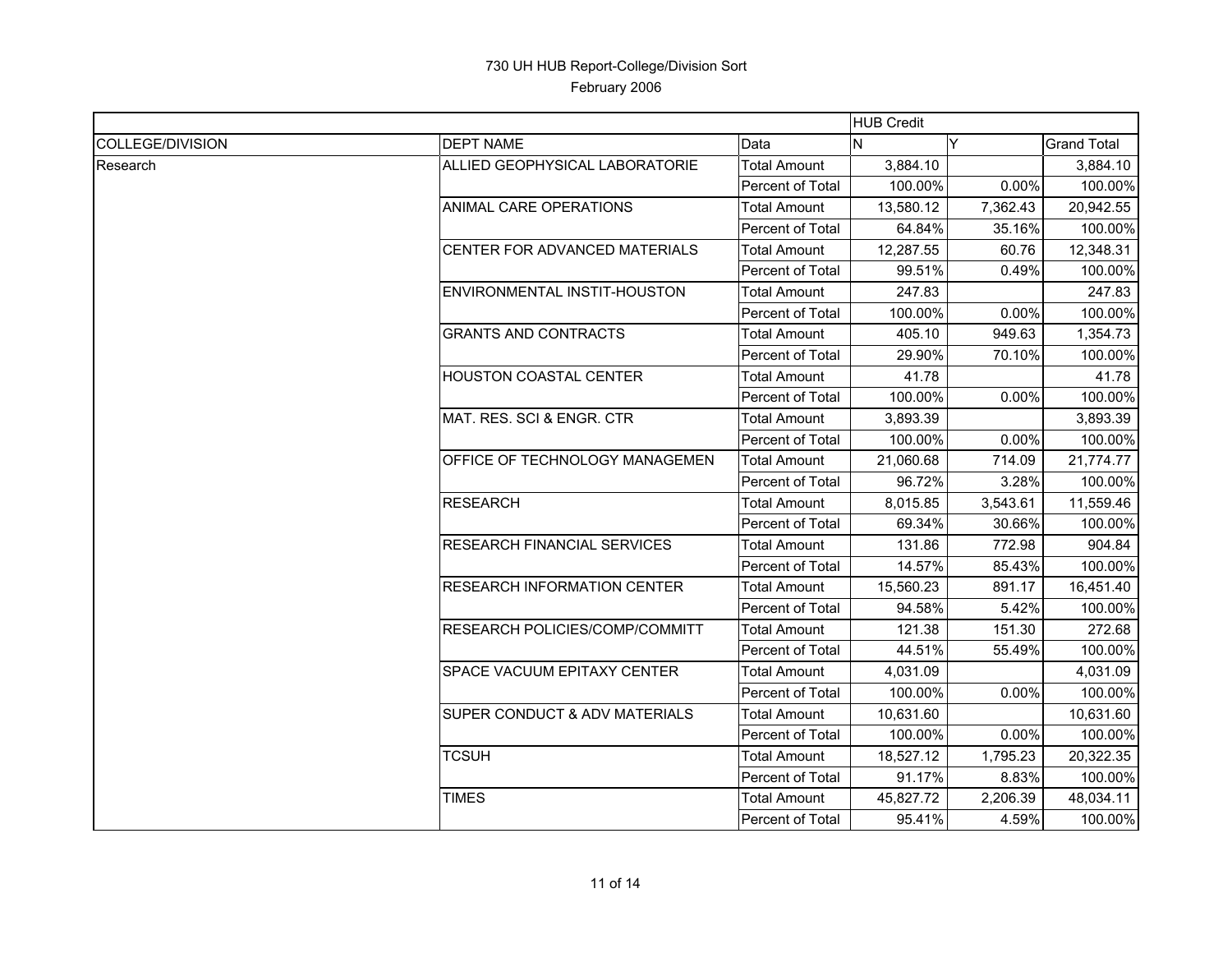|                                  |                                       |                         | <b>HUB Credit</b> |           |                    |
|----------------------------------|---------------------------------------|-------------------------|-------------------|-----------|--------------------|
| COLLEGE/DIVISION                 | <b>DEPT NAME</b>                      | Data                    | Y<br>N.           |           | <b>Grand Total</b> |
| Research                         | TX LEARNING/COMPUTATIONAL CTR         | <b>Total Amount</b>     | 164,650.40        | 5,123.29  | 169,773.69         |
|                                  |                                       | <b>Percent of Total</b> | 96.98%            | 3.02%     | 100.00%            |
| <b>Research Total Amount</b>     |                                       |                         | 322,897.80        | 23,570.88 | 346,468.68         |
| <b>Research Percent of Total</b> |                                       |                         | 93.20%            | 6.80%     | 100.00%            |
| <b>Student Affairs</b>           | <b>CAMPUS ACTIVITIES</b>              | <b>Total Amount</b>     | 21,179.63         | 745.98    | 21,925.61          |
|                                  |                                       | Percent of Total        | 96.60%            | 3.40%     | 100.00%            |
|                                  | <b>CAMPUS RECREATION</b>              | <b>Total Amount</b>     | 30,561.24         | 5,669.45  | 36,230.69          |
|                                  |                                       | Percent of Total        | 84.35%            | 15.65%    | 100.00%            |
|                                  | CENTER FOR STUDENTS W/DISABILI        | Total Amount            | 30,380.00         | 415.78    | 30,795.78          |
|                                  |                                       | Percent of Total        | 98.65%            | 1.35%     | 100.00%            |
|                                  | CHILD CARE CENTER                     | <b>Total Amount</b>     | 5,845.23          | 1,879.07  | 7,724.30           |
|                                  |                                       | Percent of Total        | 75.67%            | 24.33%    | 100.00%            |
|                                  | COUNSELING AND PSYCH SVCS             | Total Amount            | 2,311.99          | 625.26    | 2,937.25           |
|                                  |                                       | Percent of Total        | 78.71%            | 21.29%    | 100.00%            |
|                                  | <b>CULLEN PERFORMANCE HALL</b>        | <b>Total Amount</b>     | 1,676.80          |           | 1,676.80           |
|                                  |                                       | Percent of Total        | 100.00%           | 0.00%     | 100.00%            |
|                                  | <b>DEAN OF STUDENTS</b>               | <b>Total Amount</b>     | 34.25             |           | 34.25              |
|                                  |                                       | Percent of Total        | 100.00%           | 0.00%     | 100.00%            |
|                                  | INT'L STUDENT & SCHOLAR SERVIC        | <b>Total Amount</b>     | 1,547.76          |           | 1,547.76           |
|                                  |                                       | <b>Percent of Total</b> | 100.00%           | $0.00\%$  | 100.00%            |
|                                  | LEARNING AND ASSESSMENT SVCS          | Total Amount            | 89.14             |           | 89.14              |
|                                  |                                       | Percent of Total        | 100.00%           | 0.00%     | 100.00%            |
|                                  | <b>LEARNING SUPPORT SERVICES</b>      | <b>Total Amount</b>     | 1,463.42          | 978.54    | 2,441.96           |
|                                  |                                       | Percent of Total        | 59.93%            | 40.07%    | 100.00%            |
|                                  | <b>RELIGION CENTER</b>                | <b>Total Amount</b>     | 815.80            | 93.43     | 909.23             |
|                                  |                                       | Percent of Total        | 89.72%            | 10.28%    | 100.00%            |
|                                  | <b>RESIDENTIAL LIFE &amp; HOUSING</b> | Total Amount            | 56.805.90         | 14,532.08 | 71,337.98          |
|                                  |                                       | Percent of Total        | 79.63%            | 20.37%    | 100.00%            |
|                                  | <b>STUDENT AFFAIRS</b>                | <b>Total Amount</b>     | 52,216.59         | 3,068.59  | 55,285.18          |
|                                  |                                       | <b>Percent of Total</b> | 94.45%            | 5.55%     | 100.00%            |
|                                  | <b>STUDENT HEALTH CENTER</b>          | <b>Total Amount</b>     | 12,408.05         | 20,312.59 | 32,720.64          |
|                                  |                                       | Percent of Total        | 37.92%            | 62.08%    | 100.00%            |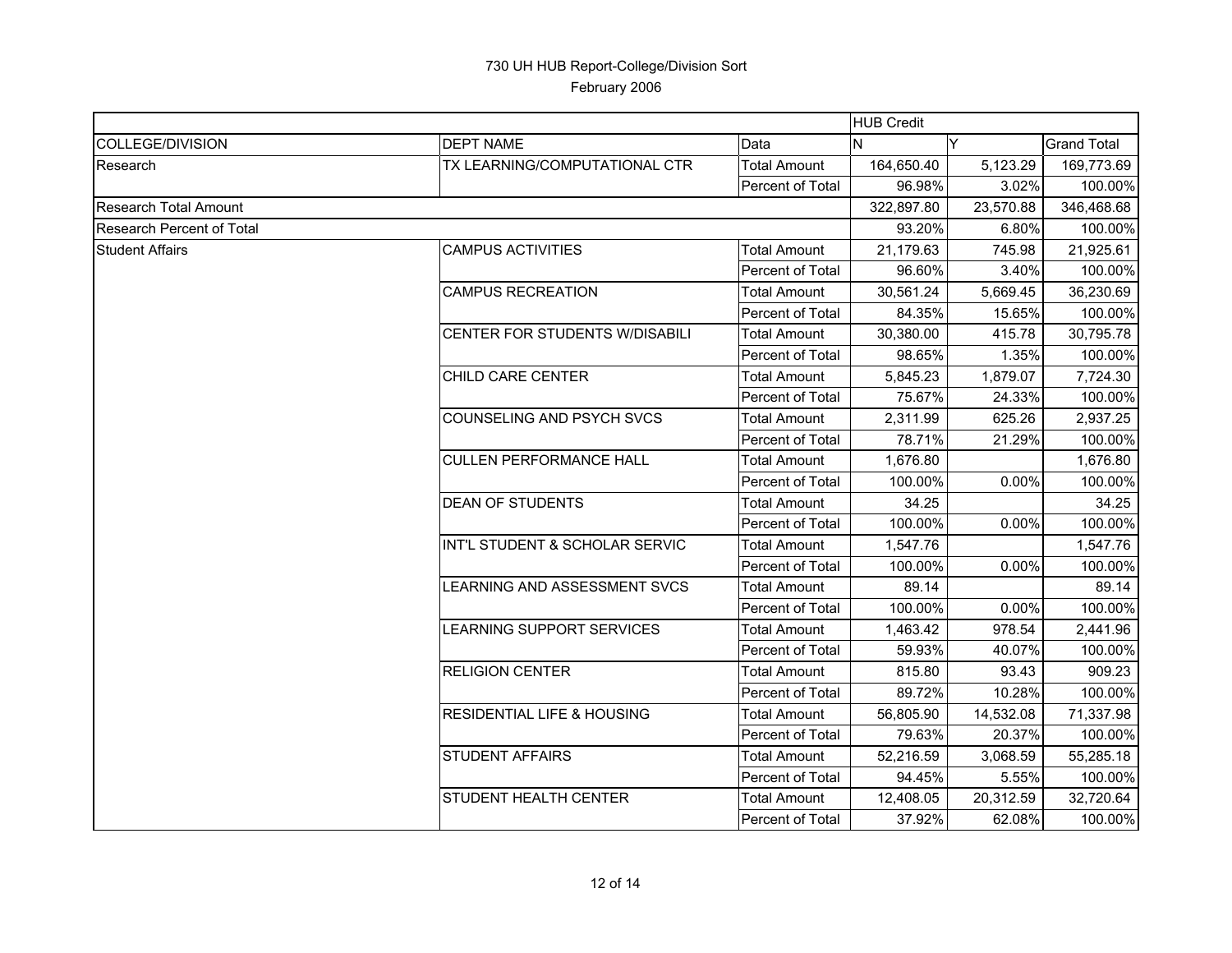|                                         |                                         |                     |            | <b>HUB Credit</b> |                    |  |  |
|-----------------------------------------|-----------------------------------------|---------------------|------------|-------------------|--------------------|--|--|
| COLLEGE/DIVISION                        | <b>DEPT NAME</b>                        | Data                | N          | Y                 | <b>Grand Total</b> |  |  |
| <b>Student Affairs</b>                  | <b>STUDENT PHARMACY</b>                 | <b>Total Amount</b> | 423.50     |                   | 423.50             |  |  |
|                                         |                                         | Percent of Total    | 100.00%    | 0.00%             | 100.00%            |  |  |
|                                         | <b>STUDENT PUBLICATIONS</b>             | <b>Total Amount</b> | 1,885.03   | 901.52            | 2,786.55           |  |  |
|                                         |                                         | Percent of Total    | 67.65%     | 32.35%            | 100.00%            |  |  |
|                                         | UNIVERSITY CAREER SERVICES              | <b>Total Amount</b> | 1,653.26   | 2,898.53          | 4,551.79           |  |  |
|                                         |                                         | Percent of Total    | 36.32%     | 63.68%            | 100.00%            |  |  |
|                                         | UNIVERSITY CENTER                       | <b>Total Amount</b> | 39,043.66  | 6,968.49          | 46,012.15          |  |  |
|                                         |                                         | Percent of Total    | 84.86%     | 15.14%            | 100.00%            |  |  |
|                                         | UNIVERSITY TESTING SERVICES             | <b>Total Amount</b> | 9,305.16   | 617.34            | 9,922.50           |  |  |
|                                         |                                         | Percent of Total    | 93.78%     | 6.22%             | 100.00%            |  |  |
|                                         | <b>URBAN EXPERIENCE VPSA</b>            | <b>Total Amount</b> |            | 413.56            | 413.56             |  |  |
|                                         |                                         | Percent of Total    | 0.00%      | 100.00%           | 100.00%            |  |  |
|                                         | <b>VETERAN SERVICES</b>                 | <b>Total Amount</b> | 43.31      | 480.54            | 523.85             |  |  |
|                                         |                                         | Percent of Total    | 8.27%      | 91.73%            | 100.00%            |  |  |
| <b>Student Affairs Total Amount</b>     |                                         |                     | 269,689.72 | 60,600.75         | 330,290.47         |  |  |
| <b>Student Affairs Percent of Total</b> |                                         |                     | 81.65%     | 18.35%            | 100.00%            |  |  |
| Technology                              | CENTER FOR TECHNOLOGY LITERACY          | <b>Total Amount</b> | 420.00     |                   | 420.00             |  |  |
|                                         |                                         | Percent of Total    | 100.00%    | 0.00%             | 100.00%            |  |  |
|                                         | <b>DEAN, TECHNOLOGY</b>                 | <b>Total Amount</b> | 115,989.57 | 19,132.92         | 135,122.49         |  |  |
|                                         |                                         | Percent of Total    | 85.84%     | 14.16%            | 100.00%            |  |  |
|                                         | <b>ENGINEERING TECHNOLOGY</b>           | <b>Total Amount</b> | 4,329.16   | 15,035.00         | 19,364.16          |  |  |
|                                         |                                         | Percent of Total    | 22.36%     | 77.64%            | 100.00%            |  |  |
|                                         | HUMAN DEVELOP AND CONSUMER SCI          | <b>Total Amount</b> | 10,232.99  | 2,300.00          | 12,532.99          |  |  |
|                                         |                                         | Percent of Total    | 81.65%     | 18.35%            | 100.00%            |  |  |
|                                         | <b>INFORMATION &amp; LOGISTICS TECH</b> | <b>Total Amount</b> | 9,288.25   | 10,964.01         | 20,252.26          |  |  |
|                                         |                                         | Percent of Total    | 45.86%     | 54.14%            | 100.00%            |  |  |
|                                         | <b>TMAC</b>                             | <b>Total Amount</b> | 4,035.49   | 121.51            | 4,157.00           |  |  |
|                                         |                                         | Percent of Total    | 97.08%     | 2.92%             | 100.00%            |  |  |
| <b>Technology Total Amount</b>          |                                         |                     | 144,295.46 | 47,553.44         | 191,848.90         |  |  |
| <b>Technology Percent of Total</b>      |                                         |                     | 75.21%     | 24.79%            | 100.00%            |  |  |
| <b>University Advancement</b>           | ADVANCEMENT INFORMATION SVCS            | <b>Total Amount</b> | 626.38     | 167.17            | 793.55             |  |  |
|                                         |                                         | Percent of Total    | 78.93%     | 21.07%            | 100.00%            |  |  |